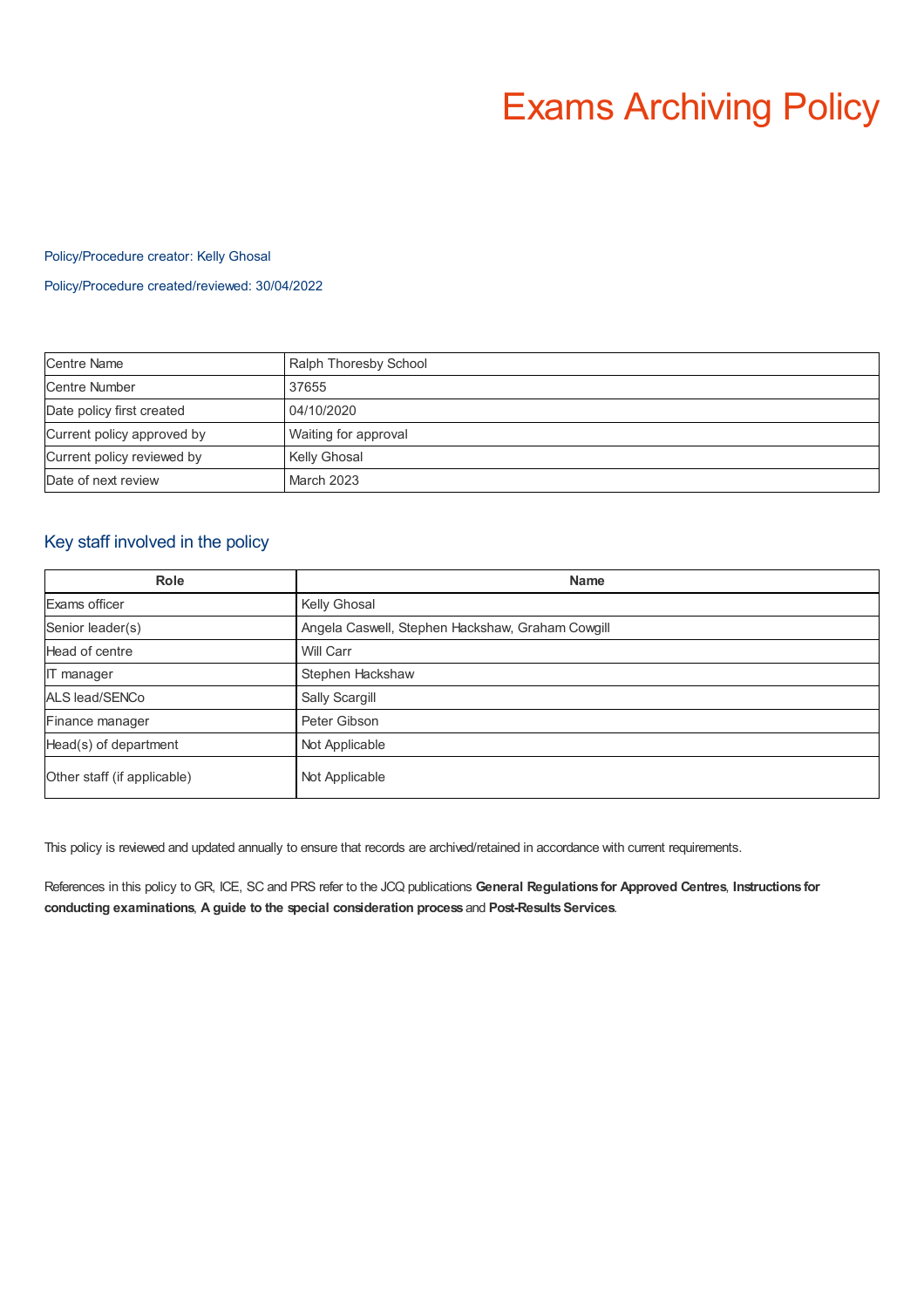# Purpose of the policy

The purpose of this policy is to:

- identify exams-related information/records held by the exams office
- identify the retention period
- determine the action required at the end of the retention period and the method of disposal
- inform or supplement the centre-wide records management policy/data retention policy

## 1. Access arrangements information

## **Record(s) description**

Any hard copy information kept by the EO relating to an access arrangement candidate.

## **Retention information/period**

To be returned to SENCo as records owner at end of the candidate's final exam series.

## **Action at the end of retention period (method of disposal)**

Confidential destruction by SENCo.

## 2. Alternative site arrangements

## **Record(s) description**

Any hard copy information generated on an alternative site arrangement. Notifications submitted online via CAP.

#### **Retention information/period**

Retained until after the deadline for reviews of results for the relevant exam series.

#### **Action at the end of retention period (method of disposal)**

Confidential destruction by EO.

## 3. Attendance register copies

#### **Record(s) description**

Hard copies of registers and seating plans.

## **Retention information/period**

Records are kept in accordance with the requirements of ICE. "…keep signed records of the seating plan, the invigilation arrangements and the centre's copies of the attendance registers for each examination. The awarding bodies may need to refer to these records. You must keep them until the deadline for reviews of marking has passed or until any appeal, malpractice or other results enquiry has been completed, whichever is later..."

## **Action at the end of retention period (method of disposal)**

Confidential waste/shredding.

#### 4. Awarding body administrative information

## **Record(s) description**

Any hard copy publications provided by awarding bodies.

## **Retention information/period**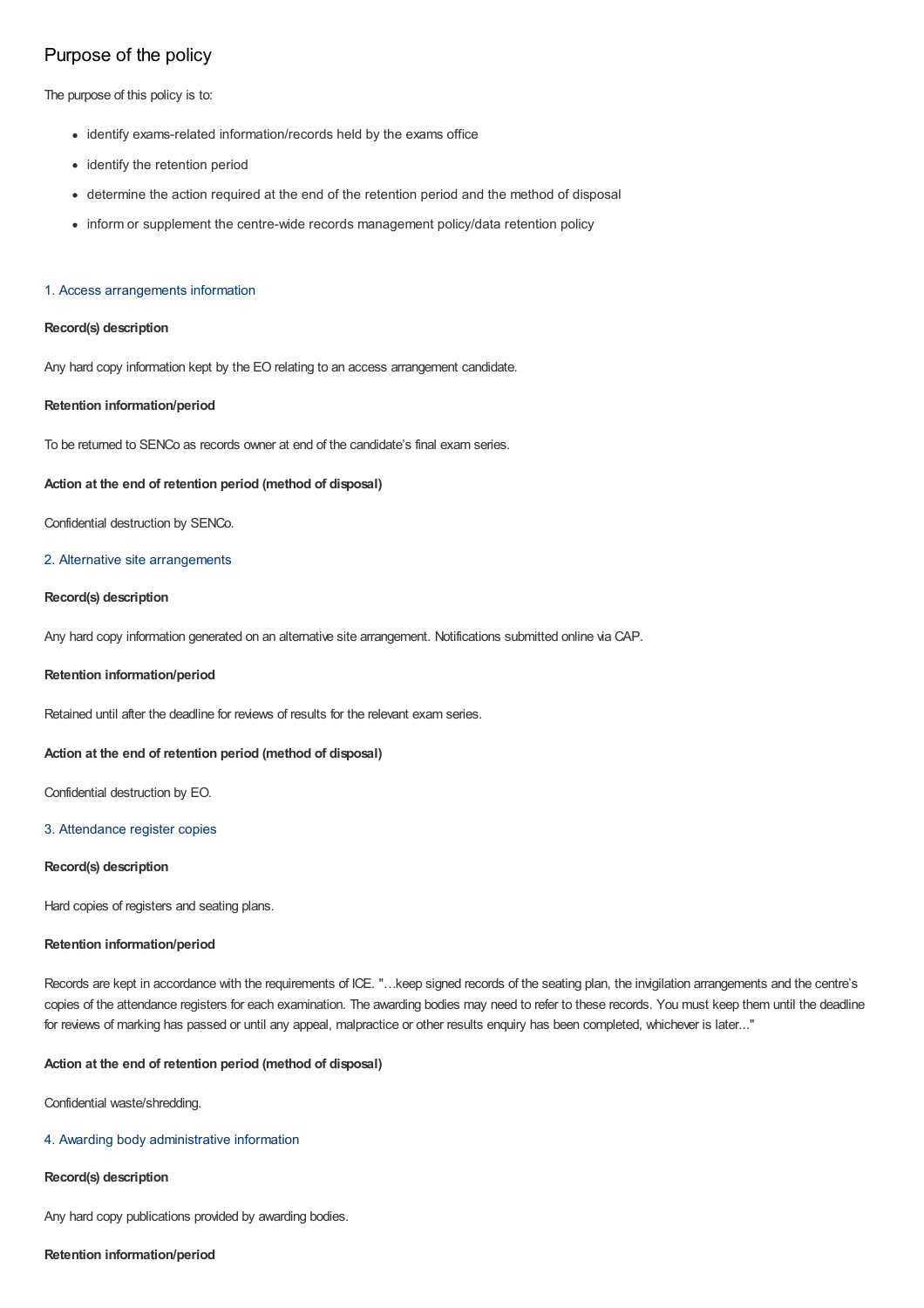To be retained until the current academic year update is provided.

## **Action at the end of retention period (method of disposal)**

Confidential waste/ shredding.

## 5. Candidates' scripts

## **Record(s) description**

Any unwanted copies of scripts returned to the centre through the Access to Scripts (ATS) service.

## **Retention information/period**

- To be retained securely until the awarding body's earliest date for confidential disposal of unwanted scripts.
- Where teachers have used copies of candidates' scripts for teaching and learning purposes but no longer wish to retain them, they must ensure that the scripts are disposed of in a confidential manner. [Reference PRS 6]
- … ensure that when scripts that have been returned under access to scripts arrangements are no longer required, they are disposed of in a confidential manner, but no earlier than the dates specified by the awarding bodies…

[Reference GR 3.15]

## **Action at the end of retention period (method of disposal)**

Confidential disposal

## 6. Candidates' work

## **Record(s) description**

Non-examination assessment work returned to the centre by the awarding body at the end of the moderation period.

## **Retention information/period**

- To be logged on return to the centre and immediately returned to subject staff as records owner.
- To be stored safely and securely along with work that did not form part of the moderation sample (including materials stored electronically).

…store safely and securely all non-examination assessments, including controlled assessments, coursework or portfolios, retained in, or returned to, the centre until the deadline for a review of moderation has passed or until a review of moderation, an appeal or a malpractice investigation has been completed, whichever is later. This includes materials stored electronically. See paragraph 4.8 of the JCQ publication Instructions for conducting non - examination assessments https://www.jcq.org.uk/exams-office/non-examination-assessments [Reference GR 3]

## **Action at the end of retention period (method of disposal)**

Returned to candidates or safe disposal.

#### 7. Centre consortium arrangements for centre assessed work

#### **Record(s) description**

Any hard copy information generated or relating to consortium arrangements for centre assessed work. Applications submitted online via CAP.

## **Retention information/period**

Retained until the end of post result/ moderation for the relevant exam series.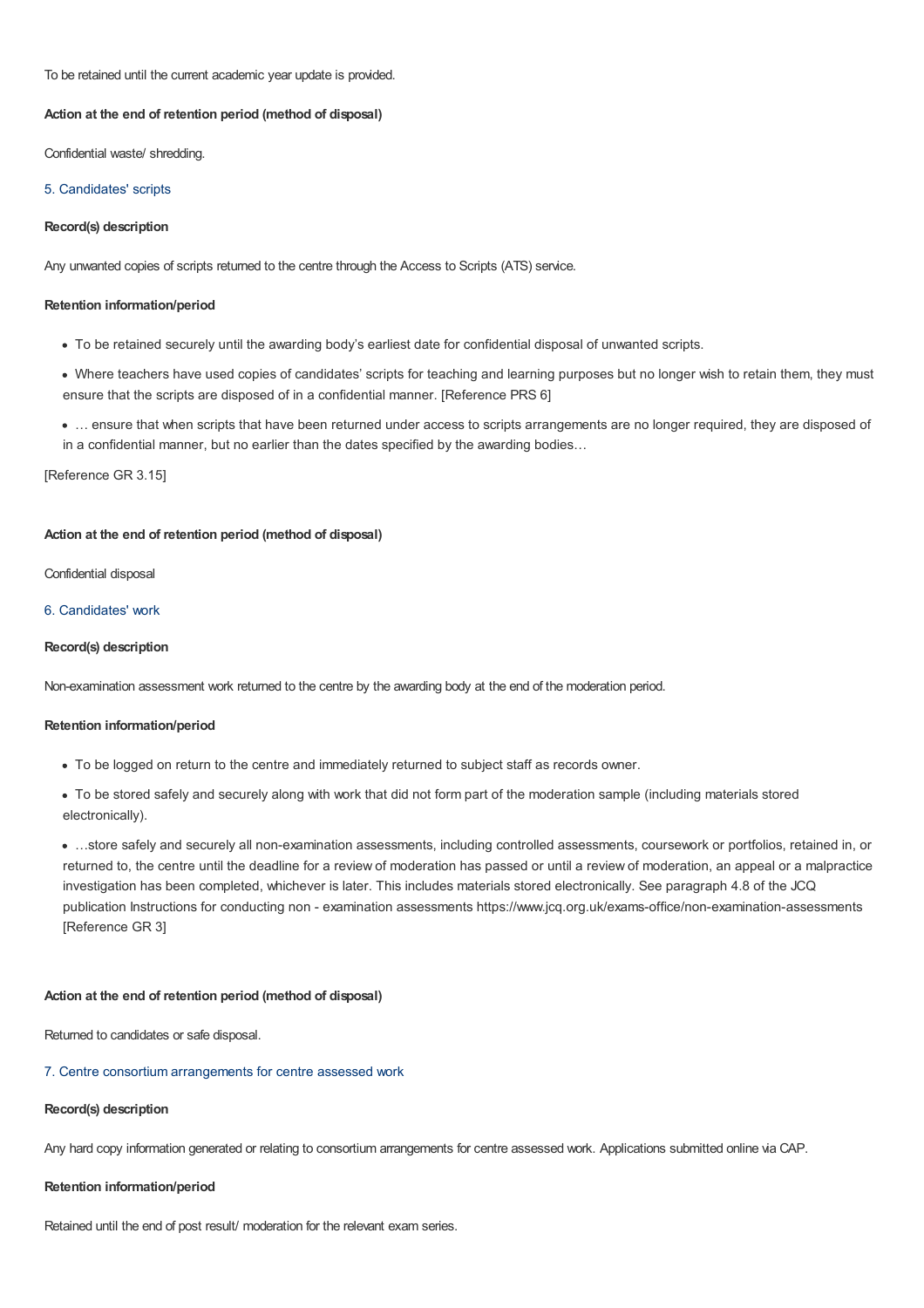## **Action at the end of retention period (method of disposal)**

Confidential destruction.

## 8. Certificates

## **Record(s) description**

Candidate certificates issued by awarding bodies.

## **Retention information/period**

## Not Applicable

## **Action at the end of retention period (method of disposal)**

• …retain all unclaimed certificates under secure conditions for a minimum of 12 months from the date of issue [Reference GR 5]

## 9. Certificate destruction information

## **Record(s) description**

A record of unclaimed certificates that have been destroyed.

## **Retention information/period**

… destroy any unclaimed certificates after retaining them for a minimum of 12 months. They must be destroyed in a confidential manner. Centres that do not have a means of destroying certificates confidentially may return them to the respective awarding body.

A record of certificates that have been destroyed should be retained for four years from their date of destruction.

However, candidates should be informed that some awarding bodies do not offer a replacement certificate service. In such circumstances the awarding body will issue a Certifying Statement of Results… (Where an awarding body issues a replacement certificate, or a Certifying Statement of Results, this will provide an accurate and complete record of results for all qualifications covered by the original certificate… return any certificates requested by the awarding bodies. Certificates remain the property of the awarding bodies at all times. [Reference GR 5]

## **Action at the end of retention period (method of disposal)**

Confidential destruction.

#### 10. Certificate issue information

#### **Record(s) description**

A record of certificates that have been issued.

#### **Retention information/period**

- … distribute certificates to all candidates without delay and regardless of any disputes (such as non-payment of fees).
- Certificates must not be withheld without prior permission from an awarding body which will only be given in very exceptional circumstances.
- A record should be kept of the certificates that are issued… [Reference GR 5]

## **Action at the end of retention period (method of disposal)**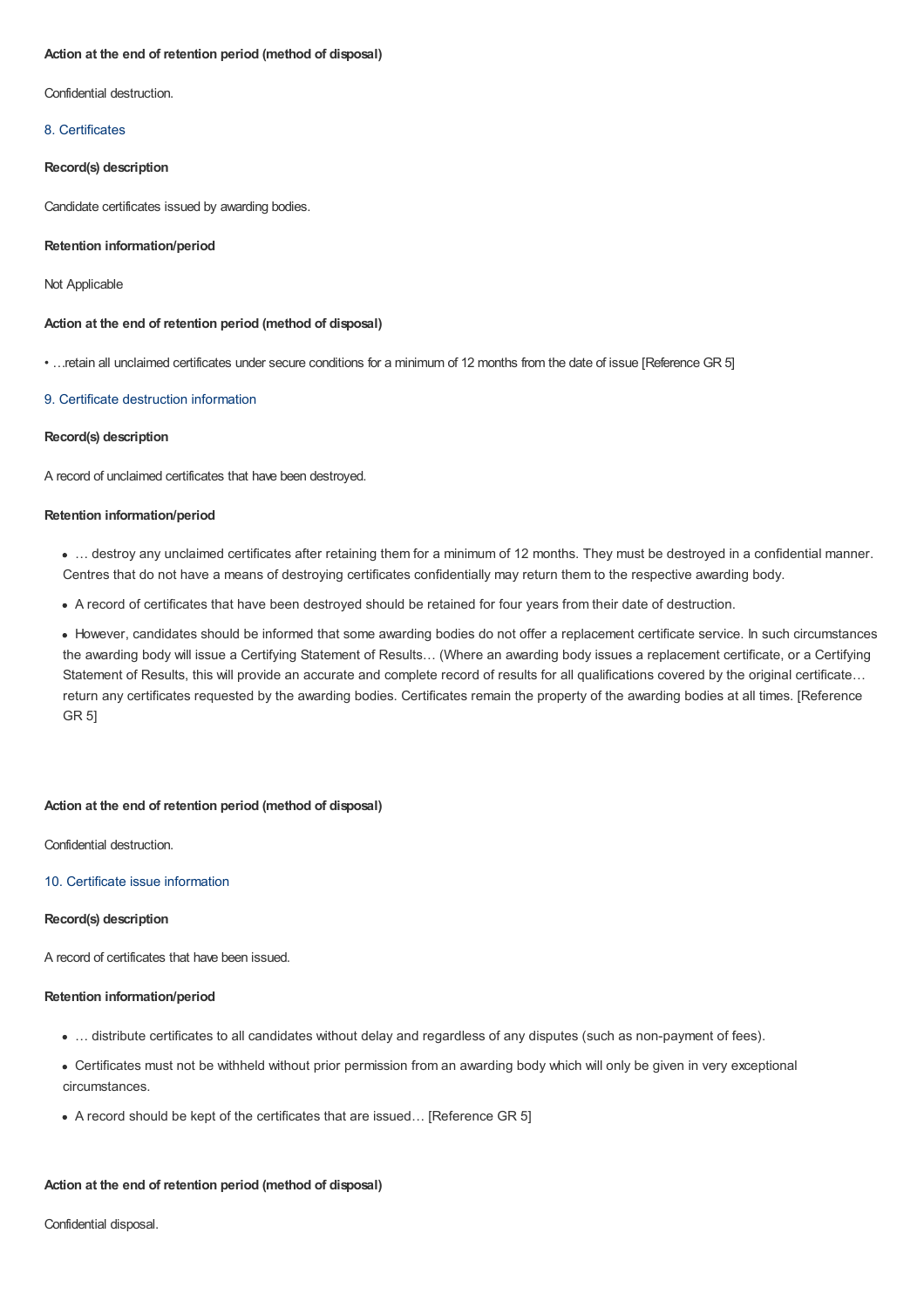#### 11. Confidential materials: initial point of delivery logs

#### **Record(s) description**

Logs recording awarding body confidential exam materials received by an authorised member of staff at the initial point of delivery and the secure movement of packages by an authorised member of staff to the secure room for transferal to the centre's secure storage facility.

## **Retention information/period**

• Log remains in the administration office

#### **Action at the end of retention period (method of disposal)**

Returned to EO for retention until the end of post result/ moderation, then securely destroyed.

#### 12. Confidential materials: receipt, secure movement and secure storage logs

#### **Record(s) description**

Logs recording confidential exam materials received (including encrypted materials received via email or downloaded from an awarding body's secure extranet site), checked and placed in the secure storage facility by the exams officer (or other authorised member of centre staff) throughout the period the materials are confidential.

## **Retention information/period**

Logs kept in the secure storage and disposed of at the end of the exam season and when all moderation and appeals have been resolved.

## **Action at the end of retention period (method of disposal)**

Confidential disposal

## 13. Conflicts of interest records

## **Record(s) description**

Records demonstrating the management of Conflicts of Interest.

#### **Retention information/period**

• …The records may be inspected by a JCQ Centre Inspector and/or awarding body staff. They might be requested in the event of concerns being reported to an awarding body. The records must be retained until the deadline for reviews of marking has passed or until any appeal, malpractice or other results enquiry has been completed, whichever is later. [Reference GR 5]

#### **Action at the end of retention period (method of disposal)**

Confidential disposal

## 14. Dispatch logs

#### **Record(s) description**

Proof of dispatch of exam script packages to awarding body examiners covered by the DfE (Standards & Testing Agency) yellow label service.

## **Retention information/period**

Kept in the secure room until the end of the exam series or until all enquiries, appeals and moderation have taken place.

## **Action at the end of retention period (method of disposal)**

Confidential disposal

## 15. Entry information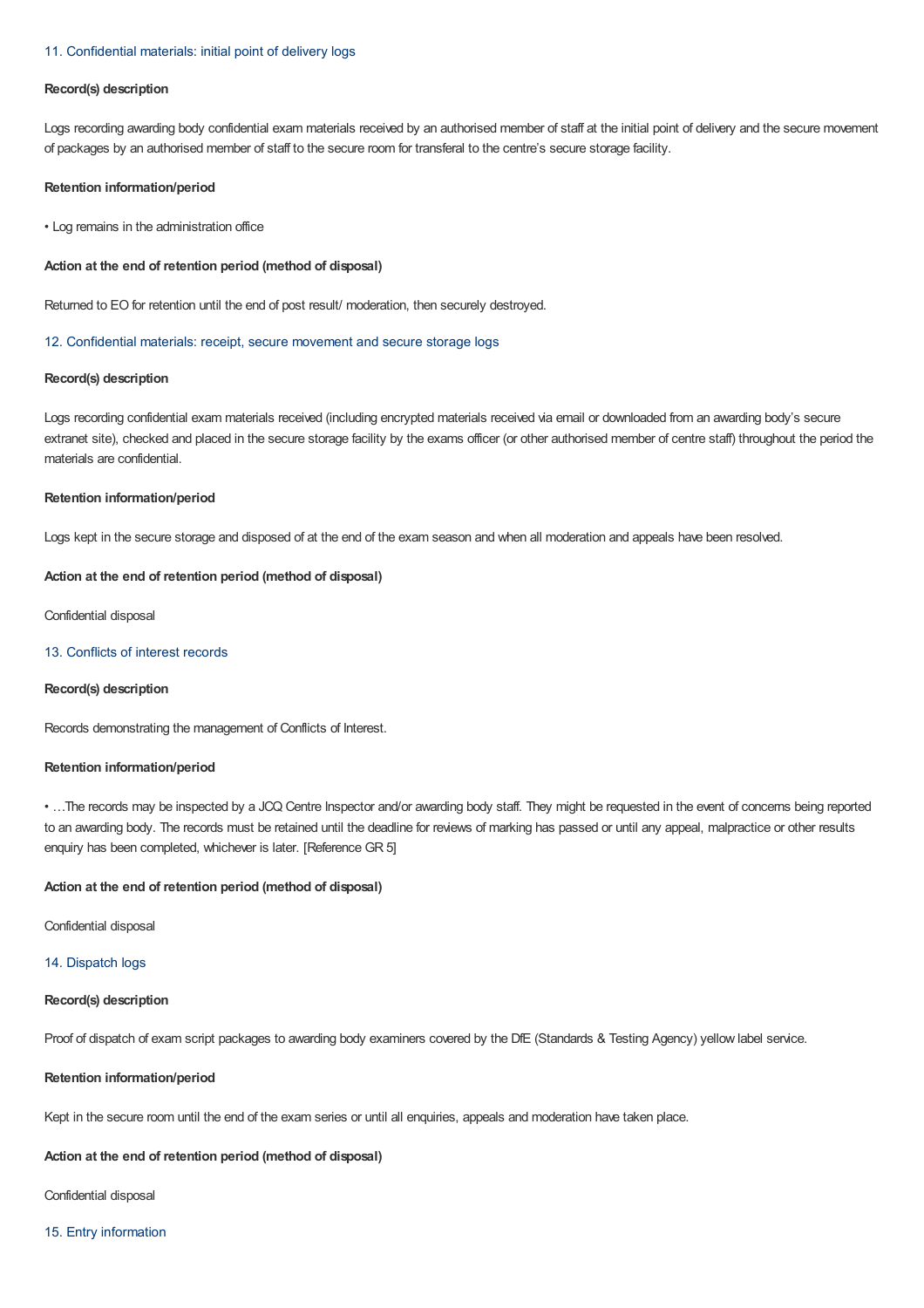## **Record(s) description**

Any hard copy information relating to candidates' entries.

## **Retention information/period**

Kept in the Exam Office until the end of the exam series or until all enquiries, appeals and moderation have taken place.

## **Action at the end of retention period (method of disposal)**

Confidential disposal

## 16. Exam question papers

## **Record(s) description**

Question papers for timetabled written exams.

## **Retention information/period**

…For confidentiality purposes question papers must not be released to centre personnel for use in accordance with the above licence until after the awarding body's published finishing time for the examination or, in the case of a timetable variation, until all candidates within the centre have completed the examination. This does not restrict access to question papers by authorised centre personnel for the purpose of conducting examinations… [Reference GR 6]

## **Action at the end of retention period (method of disposal)**

Issued to subject staff.

## 17. Exam room checklists

## **Record(s) description**

Checklists confirming exam room conditions and invigilation arrangements for each exam session.

#### **Retention information/period**

Kept by the EO until the end of the exam series and moderation and appeals have all be resolved.

## **Action at the end of retention period (method of disposal)**

Confidential disposal.

## 18. Exam room incident logs

## **Record(s) description**

Logs recording any incidents or irregularities in exam rooms for each exam session.

## **Retention information/period**

Kept by the EO until the end of the exam series and moderation and appeals have all be resolved.

## **Action at the end of retention period (method of disposal)**

Confidential disposal

#### 19. Exam stationery

**Record(s) description**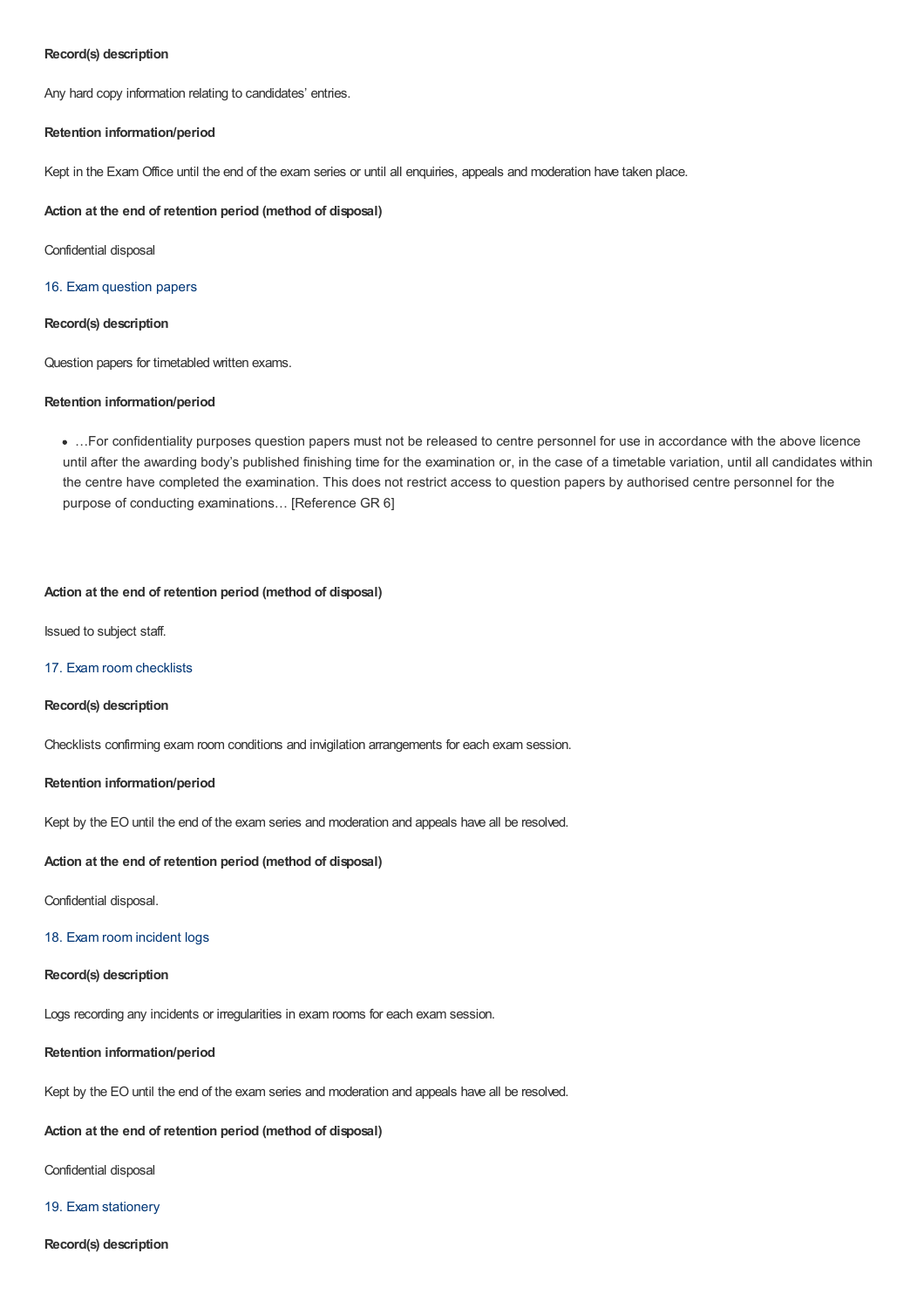Awarding body exam stationery provided solely for the purpose of external exams.

## **Retention information/period**

• …return unused stationery to the secure storage facility or secure room until needed for a future examination. Surplus stationery must not be used for internal school tests, mock examinations and non-examination assessments… destroy confidentially any out-of-date stationery. [Reference ICE 30]

#### **Action at the end of retention period (method of disposal)**

Confidential disposal

#### 20. Examiner reports

#### **Record(s) description**

Hard copies of examiner's reports.

## **Retention information/period**

To be immediately issued to the relevant HOD.

## **Action at the end of retention period (method of disposal)**

## Not applicable

## 21. Finance information

## **Record(s) description**

Copy invoices for exams-related fees.

#### **Retention information/period**

To be returned to Finance department as records owner at the end of the academic year.

## **Action at the end of retention period (method of disposal)**

Not applicable

## 22. Invigilation arrangements

## **Record(s) description**

- Invigilation room timetable/staff rota
- Exam room checklists

#### **Retention information/period**

Retained, at least, until after the deadline for reviews of results or other results enquiries (or the resolution of any outstanding reviews/appeals or malpractice investigations) for the relevant exams series).

## **Action at the end of retention period (method of disposal)**

Confidential disposal.

## 23. Invigilator and facilitator training records

## **Record(s) description**

• Invigilator training records

## **Retention information/period**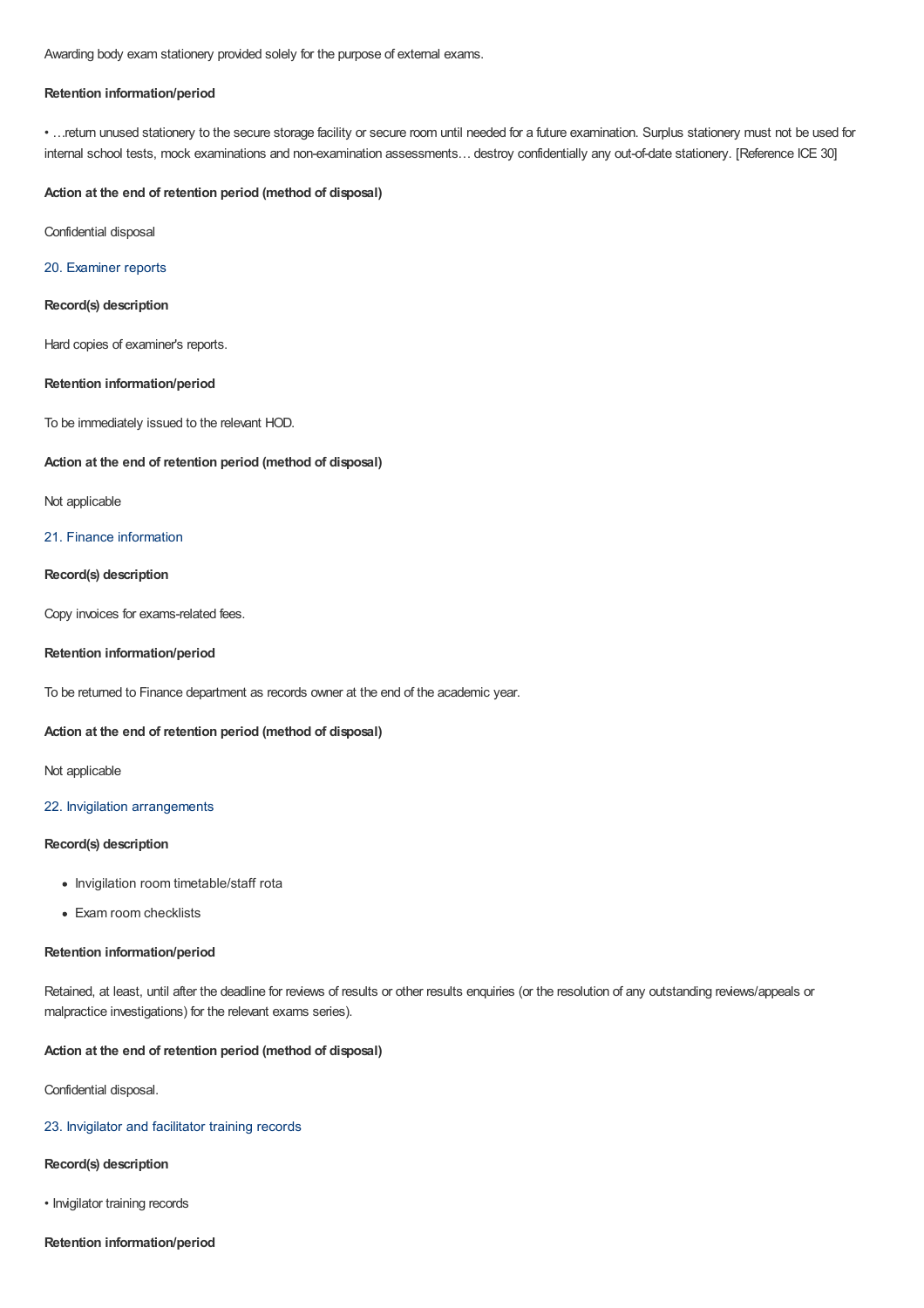- A record of the content of the training given to invigilators must be available for inspection and retained on file until the deadline for reviews of marking has passed or until any appeal, malpractice or other results enquiry has been completed, whichever is later.
- A record of the content of the training given to invigilators and those facilitating an access arrangement for a candidate under examination conditions must be available for inspection and retained on file until the deadline for reviews of marking has passed or until any appeal, malpractice or other results enquiry has been completed, whichever is later. [Reference ICE 12, 13]

#### **Action at the end of retention period (method of disposal)**

Confidential disposal.

#### 24. Moderator reports

## **Record(s) description**

Hard copy reports or electronic copies of moderator reports.

## **Retention information/period**

To be immediately issued to the relevant HOD.

#### **Action at the end of retention period (method of disposal)**

Not applicable.

#### 25. Moderation return logs

## **Record(s) description**

Logs recording the return of candidates' work to the centre by the awarding body at the end of the moderation period.

#### **Retention information/period**

Retained, at least, until after the deadline for reviews of results or other results enquiries (or the resolution of any outstanding reviews/appeals or malpractice investigations) for the relevant exams series).

## **Action at the end of retention period (method of disposal)**

Confidential disposal

## 26. Overnight supervision information

#### **Record(s) description**

he JCQ Overnight Supervision form is completed online using CAP. The JCQ Overnight Supervision Declaration form is downloaded from CAP for signing by the candidate, the supervisor and the head of centre.

#### **Retention information/period**

Records retained in accordance with the requirements of ICE, section 8 (...keep all completed forms available for inspection until the deadline for reviews of marking has passed or until any appeal, malpractice or other results enquiry has been completed, whichever is later. Forms may be stored electronically or in hard copy paper format and must not be sent to an awarding body, unless specifically requested...).

#### **Action at the end of retention period (method of disposal)**

Confidential disposal.

## 27. Post-results services: confirmation of candidate consent information

#### **Record(s) description**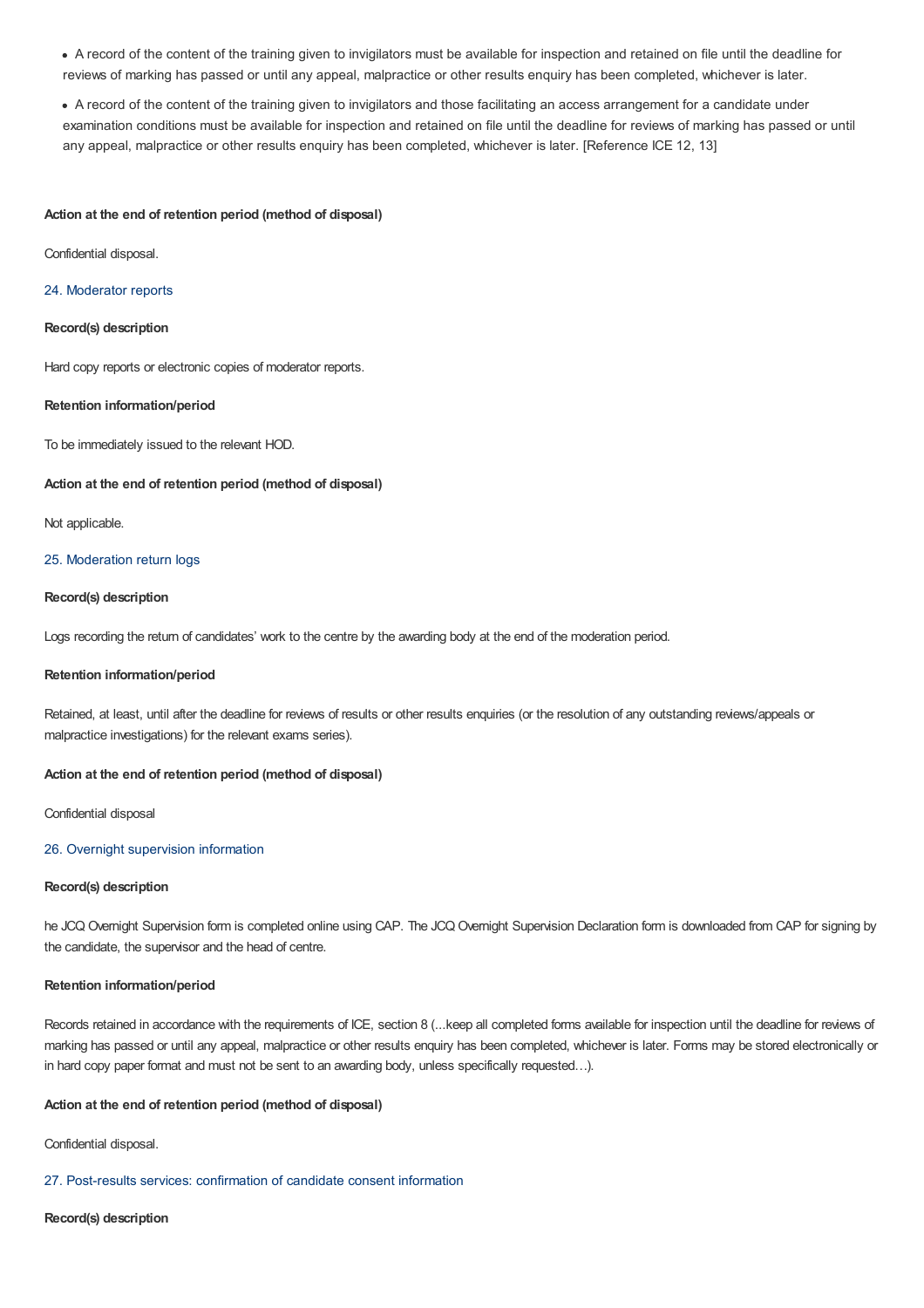Hard copy or email record of required candidate consent.

## **Retention information/period**

Records retained in accordance with the requirements of PRS, section 4, appendices A, B (Consent forms or e-mails from candidates must be retained by the centre and kept for at least six months following the outcome of the clerical re-check or review of marking or any subsequent appeal.

The awarding bodies reserve the right to inspect such documentation. This form should be retained on the centre's files for at least six months following the outcome of the clerical re-check, review of marking or any subsequent appeal.

## **Action at the end of retention period (method of disposal)**

Confidential disposal.

#### 28. Post-results services: request/outcome information

## **Record(s) description**

Any hard copy information relating to a post-results service request (RoRs, appeals, ATS) submitted to an awarding body for a candidate and outcome information from the awarding body.

## **Retention information/period**

Retained at the very least until after the deadline for reviews of results or other results enquiries (or the resolution of any outstanding reviews/appeals or malpractice investigations) for the relevant exams series).

## **Action at the end of retention period (method of disposal)**

Confidential disposal.

## 29. Post-results services: tracking logs

#### **Record(s) description**

Logs tracking to resolution all post-results service requests submitted to awarding bodies.

## **Retention information/period**

Retained at the very least until after the deadline for reviews of results or other results enquiries (or the resolution of any outstanding reviews/appeals or malpractice investigations) for the relevant exams series).

## **Action at the end of retention period (method of disposal)**

Confidential disposal.

## 30. Private candidate information

## **Record(s) description**

Any hard copy information relating to private candidates' entries.

## **Retention information/period**

Retained at the very least until after the deadline for reviews of results or other results enquiries (or the resolution of any outstanding reviews/appeals or malpractice investigations) for the relevant exams series).

## **Action at the end of retention period (method of disposal)**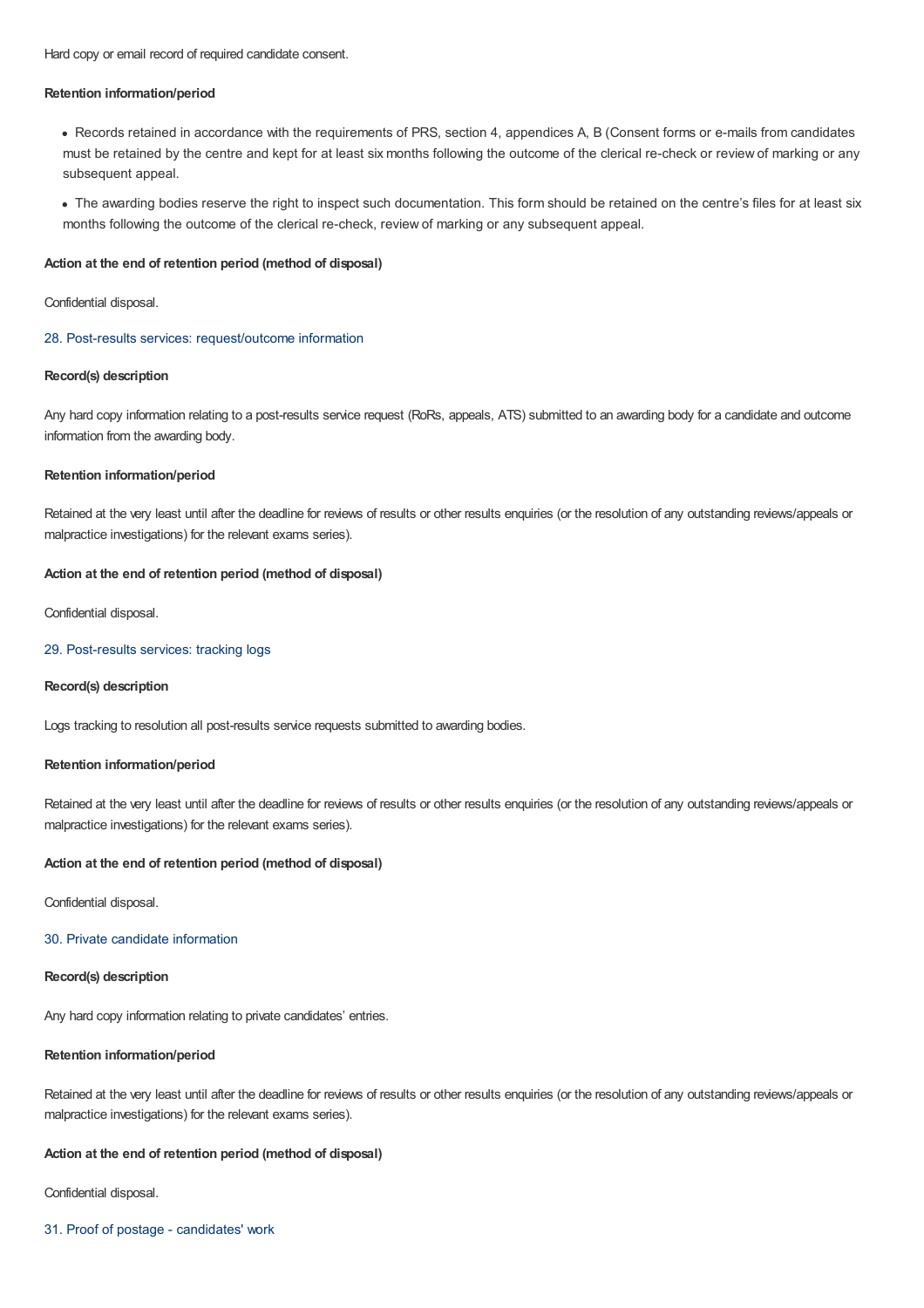## **Record(s) description**

- Proof of postage of sample of candidates' work submitted to awarding body moderators.
- Proof of postage of candidates' scripts to awarding body examiners/markers.

## **Retention information/period**

• Records (proof of postage/dispatch of candidates' scripts to awarding body examiners/markers) retained in accordance with the requirements of ICE, section 29 (Centres not involved in the secure despatch of exam scripts service... must obtain proof of postage/despatch for each packet of scripts, which must be retained on the centre's files until the results are published, in case of loss or damage. (Proof of postage will provide evidence that the candidates' scripts have left the centre. This is taken to indicate that the scripts were written at the appointed time and that, should the scripts not be received by the awarding body/examiner, then special consideration may be possible.)…).

## **Action at the end of retention period (method of disposal)**

Confidential disposal.

## 32. Resolving timetable clashes

## **Record(s) description**

Any hard copy information relating to the resolution of a candidate's clash of timetabled exam papers.

#### **Retention information/period**

All done on MIS. Letters sent to candidates kept on school network until the end of the appeal process.

## **Action at the end of retention period (method of disposal)**

Deletion of electronic files.

## 33. Results information

## **Record(s) description**

Broadsheets of results summarising candidate final grades by subject by exam series.

#### **Retention information/period**

Records for current year plus previous 6 years retained as a minimum.

#### **Action at the end of retention period (method of disposal)**

Confidential disposal of hard copies.

## 34. Seating plans

## **Record(s) description**

Plans showing the seating arrangements of all candidates for every exam taken.

## **Retention information/period**

…keep signed records of the seating plan, the invigilation arrangements and the centre's copies of the attendance registers for each examination. The awarding bodies may need to refer to these records. You must keep them until the deadline for reviews of marking has passed or until any appeal, malpractice or other results enquiry has been completed, whichever is later. [Reference ICE 12]

## **Action at the end of retention period (method of disposal)**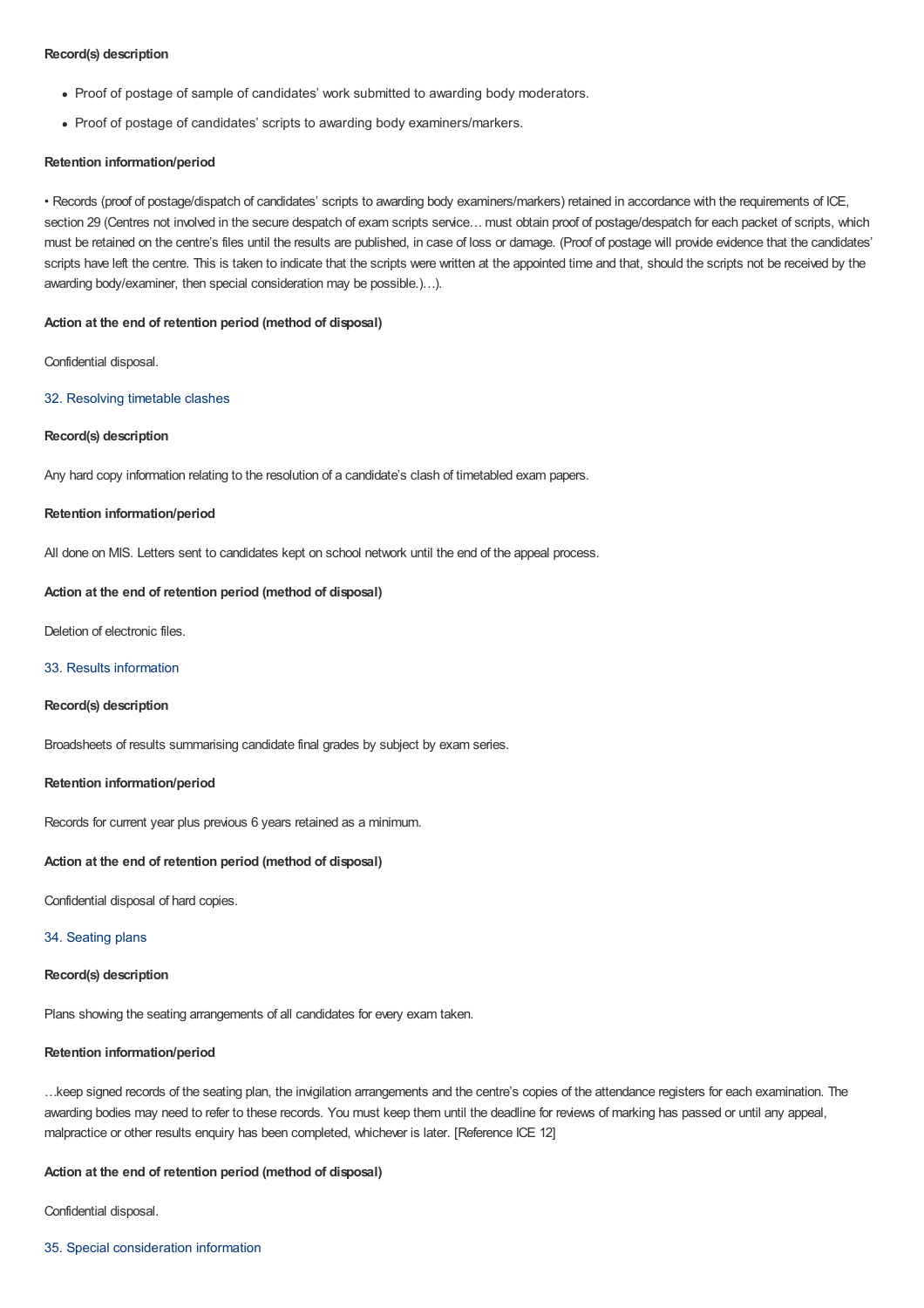## **Record(s) description**

Any hard copy information relating to a special consideration application which has been submitted to an awarding body for a candidate and signed evidence produced by a senior leader in support of the application.

## **Retention information/period**

Records retained in accordance with the requirements of SC, section 6 (All applications must be supported by signed evidence produced by a member of the senior leadership team. The centre must retain this evidence until after the publication of results.)

## **Action at the end of retention period (method of disposal)**

Confidential disposal.

## 36. Suspected malpractice reports/outcomes

## **Record(s) description**

Any hard copy information relating to a suspected or actual malpractice investigation/report submitted to an awarding body and outcome information from the awarding body.

## **Retention information/period**

Retained at the very least until after the deadline for reviews of results or other results enquiries (or the resolution of any outstanding reviews/appeals or malpractice investigations) for the relevant exams series).

## **Action at the end of retention period (method of disposal)**

Confidential disposal.

## 37. Transferred candidate arrangements

## **Record(s) description**

- Any hard copy information relating to a transferred candidate arrangement.
- Applications submitted online via CAP.

#### **Retention information/period**

Retained at the very least until after the deadline for reviews of results or other results enquiries (or the resolution of any outstanding reviews/appeals or malpractice investigations) for the relevant exams series).

## **Action at the end of retention period (method of disposal)**

Confidential disposal

## 38. Very late arrival reports/outcomes

## **Record(s) description**

- Any hard copy information relating to a candidate arriving very late to an exam.
- Reports submitted online via CAP.

## **Retention information/period**

Retained at the very least until after the deadline for reviews of results or other results enquiries (or the resolution of any outstanding reviews/appeals or malpractice investigations) for the relevant exams series).

## **Action at the end of retention period (method of disposal)**